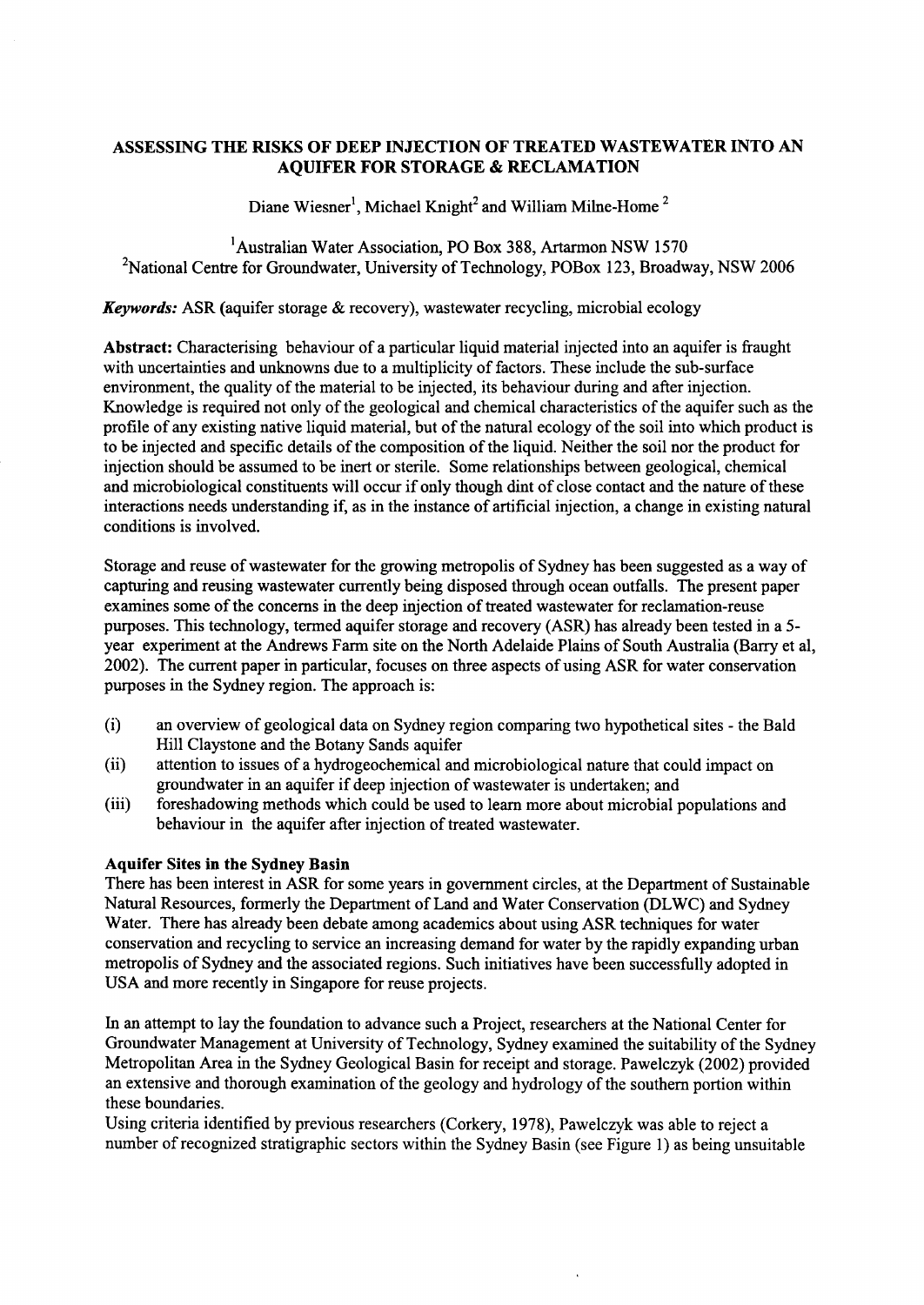for deep injection and storage of water. A variety of reasons were given ranging from the nature of the sediment, to closeness to known coal resources, to tendency towards grain suturing and/or quartz and clay cementation which would eliminate virtually all primary porosity, a necessary requirement for ASR (pawelczyk, 2002).

Nevertheless, Pawelczyk identified two regions, Botany and Campbelltown which contained hydrogeologically suitable formations. The former contains the Botany Sands Aquifer while the latter includes the Bald Hill Claystone. The properties of the Botany Sands Aquifer are much better known than those of the Bald Hill Claystone.

From the available data, Pawelcyzk concluded that it should be possible to exploit a portion of the 18300 hectare Botany Sands aquifer (total capacity approximately 170,000ML) for artificial aquifer storage and recovery (ASR). This suggestion however, was not without its problems.

### **Botany Basin Sands vs Bald Hill Claystone**

Three host lithologies for groundwater resources are evident in map notes accompanying the Hawkesbury-Nepean Catchment Groundwater Availability Map (Krumins, Bradd and McKribbin, 1998). Unconsolidated sediments, porous rocks and fractured rocks predominate.

Of these, unconsolidated sediments and porous rocks - sedimentary rocks of sandstone, sandy shale and shale which are inherently porous in nature - yield low salinity groundwater at varying levels but with low yields.

The Botany Sands aquifer favoured by Pawelczyk covers an area in the northern part of the Botany Basin. This area is constituted of unconsolidated sands, clays and peats. It is an unconfmed aquifer and, according to DLWC (2000), the aquifer is currently the only significant source of groundwater within 45 kilometres of Sydney.

Existing data indicates that Bald Hill claystone and siltstone, predominantly composed of kaolinite (approx 75%) are the main geological features with quartz, haematite, siderite and goethite present in lesser proportions. Unlike the Botany area, the aquifer here is overlaid and confmed potentially making it easier to conduct a focused study on the behaviour of groundwater over time and the impact of injected material.

Further: The Botany area is well settled with houses, units and some high rise residential occupying approximately 74% available above-ground area. An additional 12% is assigned to industry including industrial and agricultural chemical manufactures and petroleum related business.

In the past, the industry and manufacturing businesses were inclined to draw substantial amounts of groundwater from the Botany Sands aquifer beneath resulting in fluctuations in water table particularly with increased surface inflow during prolonged wet weather. These fluctuations in the water table have been monitored via a series of groundwater monitoring wells in the northern, southern and western regions of the Basin (Fish et aI, 2000). As people have displaced industry in the Botany area over the past few years, industrial draw down of the underlying groundwater has been reduced considerably and the water balance in the aquifer beneath has stabilized.

#### **Conditions in the Sub-Surface**

Conditions in an aquifer and the general environment deep in the sub-surface would affect the wastewater, organisms still present in it and any other suspended material. They, in tum will impact existing sub-surface conditions and biota. Changes that would be anticipated depend on: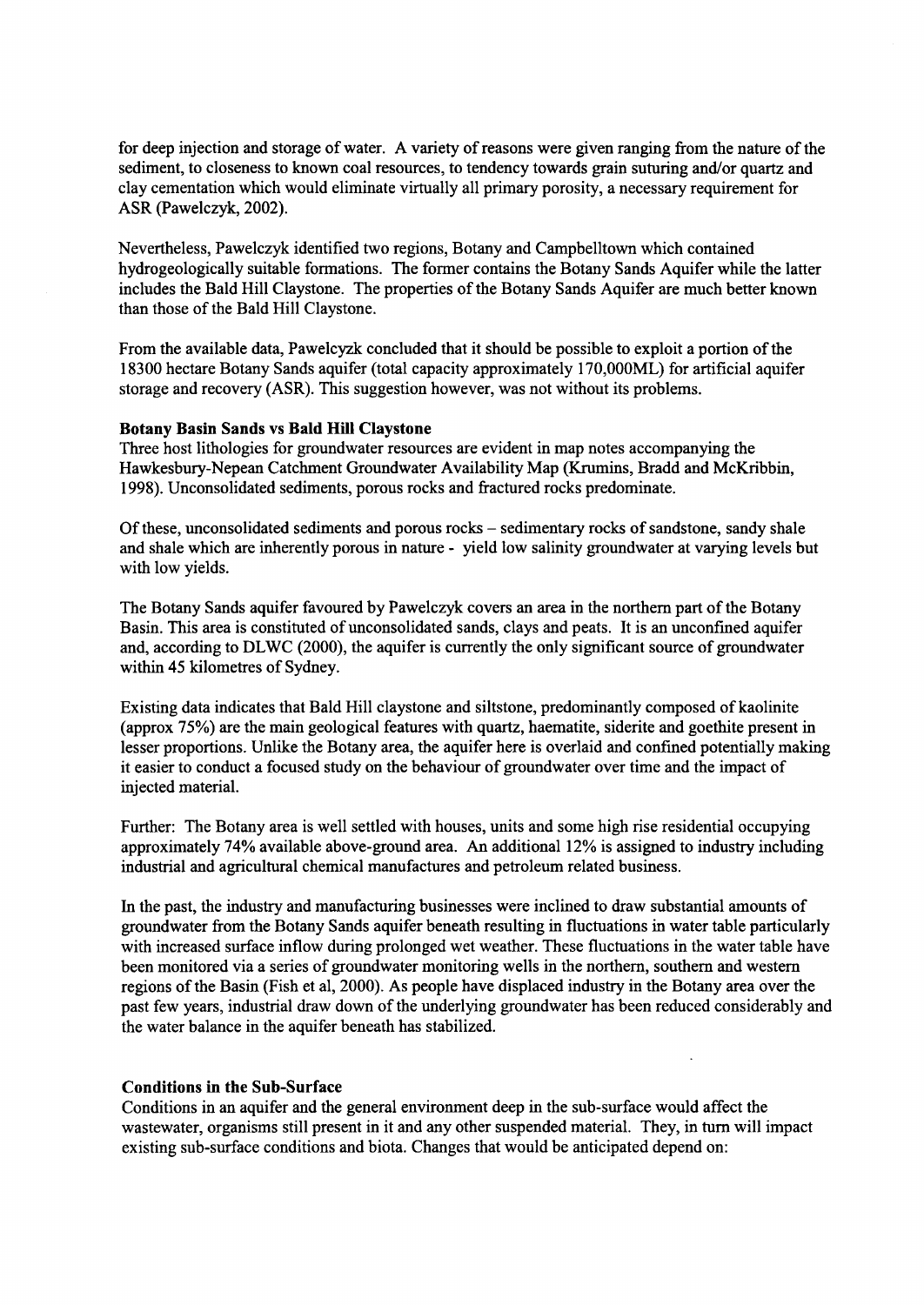- (i) Oxygen levels in the aquifer. Different species of microbes survive and reproduce under aerobic, anoxic and anaerobic conditions in an aquifer. And the deeper the aquifer, the lower the percentage of oxygen available for life.
- (ii) A carbon or organic carbon sources introduced as suspended or colloidal material with wastewater which can act as a food source for anaerobes as well as aerobes. Existing species in the aquifer which mayor may not have been active prior to the introduction of wastewater may begin to reproduce and multiply.
- (iii) Temperature. While latitude of a site and geology are important, temperature in the soil, like oxygen, falls with depth from the surface. The presence of water can affect temperature as the water in soil can freeze thereby restricting movement and life.
- (iv) The existence of pores, cracks and fractures between soil particles can provide tiny pockets for air and water as well as a niche habitat for microbes as earlier discussed.
- (v) pH. Wastewater tends to have a higher pH than rain water (pH around 4.3) and other infiltrates which may percolate through the soil to reach the native groundwater.
- (vi) Research undertaken by Lovley and Goodwin (1988) and others suggest that there are discrete zones in the soil sub-surface where survival of a population is dependent as much on the availability of minerals in the soil, including pollutant residues and their chemistry

### Activity after Injection

Conditions in the sub-surface and at the groundwater table, after injection of wastewater into a confined aquifer will show the impact of the injected liquor after a reasonably short period of time after allowing for mixing and settlement.

Using data from a typical wastewater treatment plant in the Sydney area (Table 1 Malabar STP), it could reasonably be presumed that coliform, enterococci and other species present in the discharge will face different and challenging conditions in the cold, low oxygen environment of a deep aquifer.

Unless break-point chlorination is practised - and this is not the case at Malabar STP - it could reasonably be presumed that many of these and other species would be present in the discharge effluent which would be injected into the aquifer. Competition for nutrients and carbon substrates between species such that one becomes dominant would distort the chemical and microbial balance achieved under normal pre-injection conditions. Changes of this nature would impact on water quality, potential for re-draw for reuse and possibly also technical issues associated with re-draw processes. Just to detail some of the other issues:

### *{a)Sorption Studies on Aquifer Sediments*

Sorption between a dissolved and particulate phase in aquifer systems is important for a wide range of organics, inorganics and metals. In the literature, organic carbon is recognized as the principal sorbent compartment for hydrophobic organic chemicals in aquatic systems. The partitioning potential of a chemical is characterized by its organic carbon partition coefficient.

Mineral surfaces contain oxide functional groups that give the surface a pH-dependent charge and that can be involved in electrostatic and ligand-exchange reactions. The mineral surfaces may contain pores of varying sizes. However, in many cases, the organic constituents of the sediment phase dominate sorption behaviour which can include both partitioning (absorption) and adsorption mechanisms. The dominant mechanism appears to depend on the source, composition and age of the organic matter, a heterogeneous mixture of natural material at various stages of degradation. Older, denser and more crystalline forms of organic matter include shale which can exhibit high sorption capacity. The sorption of non-polar, hydrophobic, organic compounds including residues of poly-aromatic hydrocarbons, phenols and industrial chemicals correlates well with the organic carbon content of the sediment.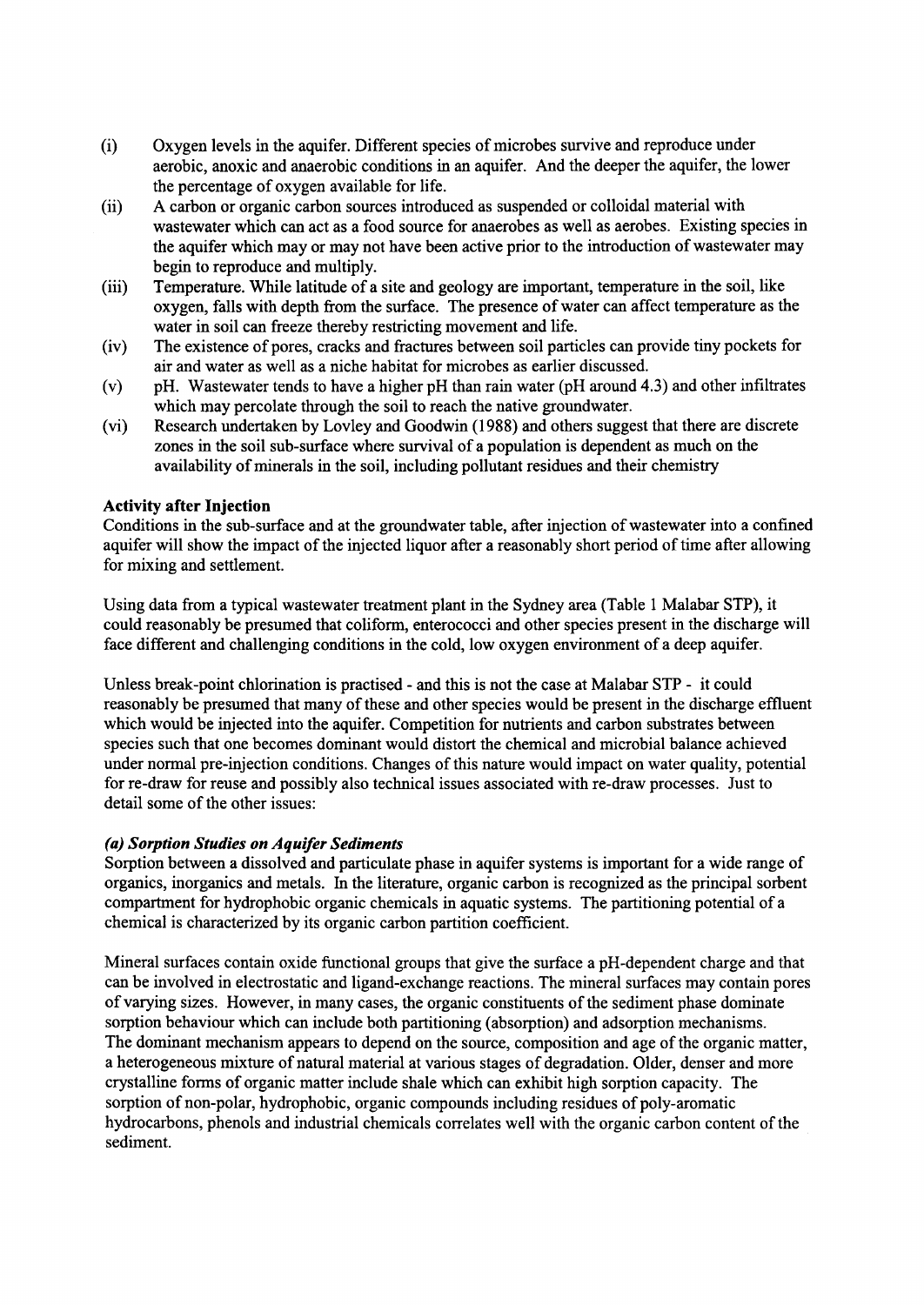Table 1 provides reporting data from Sydney Water monitoring of water quality of discharges from Malabar STP over a continuous three year period. It is clear from the levels of heavy metal residues specifically cadmium, arsenic and mercury are well below levels required by its license. Suspended solids are much reduced from levels of influent material to the plant, but are the major "load" carried in the effluent. They are the principal source of carbon for microbial activity.

Levels of chlorine as free residual are low or insignificant. Hence the continued survival of a large population of viable coliform and enterococci bacteria which, under suitable conditions, could multiply to levels where they pose a risk to health. Whether the inhospitable anoxic, low temperature conditions arising from deep injection enable that to occur is among the unknowns at this stage.

### *(b) Selective Adsorption*

Ion exchange and adsorption to mineral surfaces may contribute significantly to the sorption of compounds having ionizable functional groups. In these instances, pH-dependent properties including cation-exchange capacity and solute speciation are important. Refering again to the data in Table 4, nitrate and nitrite are hardly detectable but ammonia is present at a range between 26-30mg/L , a level where it can serve as a source for anaerobes. Phenol, a source of hydroxyl ions, is present only at minimal levels. Levels of iron in *2001/02* average 5.6mg/L.

Recent studies of sorption of a range of naturally occurring metals on aquifer sediments has been conducted by the USGS Molecular Geochemistry and Nanoscience Group. Using sophisticated microscopy, the Group have shown that the bulk of uptake of metal ions occurs, not on the silicate grain surfaces but onto thin coatings of attached Fe-AI oxides and hydroxides.

The USGS work suggests that coatings in the nanomicrometer *(nm)* range appear to coat all surfaces of natural quartz grains as a general phenomena in a number of types of possible surface clusters and sorbed complexes of different size and orientation. These include hematite, zinc and other complexes which themselves will be attractive to other species including micro-organisms. The nature of these coatings whether muco-polysaccharide, humic or constituted of some thus far, other unidentified materials is still under investigation. Such bonding to humic substances, biofilm and mineral surfaces may be occurring through a combination and inter-balance of molecular, electrostatic and chemical processes. These latter issues are particularly important at the re-draw point and are discussed elsewhere in this paper.

# *(c) Niches and Microbial Habitats*

There are a wide variety of niches available in saturated sub-surface environments. Since soil grains are composed of particles of varying sizes (large pores  $>2\mu$ , small pores  $<0.2\mu$ , pores with open throats, pores with closed throats) and of differing composition and organic matter content, there are a wide variety of potential sub-surface niches for bacteria and other like material. Metabolic processes of microorganisms in aquifers can often shift geo-chemical equilibria as they garnish available free ions to catalyse biochemical pathways for growth.

Studies by Bennett, Hiebert and Rogers (2000) found that indigenous micro-organisms influence mineral weathering at both the macro- level - processes that disturb general groundwater chemistry and associated mineral-water equilibria - and at the micro- level where attached organisms influence mineral-water equilibria potentially releasing limiting trace nutrients from the dissolving mineral. For example, a micro-organism growing on a microcline grain would have a potential source of potassium, whereas a microorganism growing on a quartz grain would not.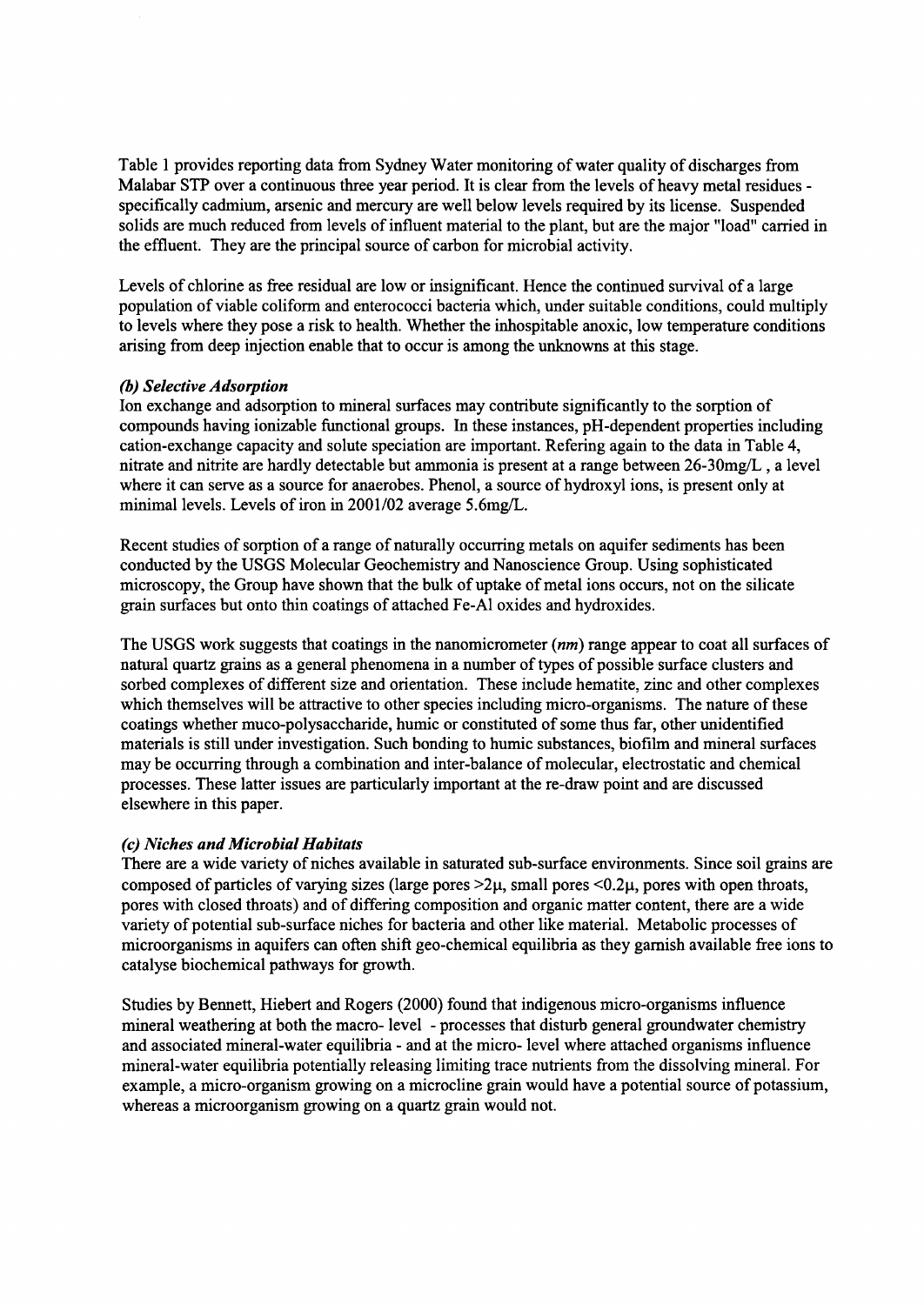Rogers (2002) demonstrated that microorganisms preferentially attach to surfaces that are nutritionally advantageous when those surfaces have similar electrostatic characteristics. A microorganism growing on an organic matter particle would have a source of solid carbon whereas one growing on a mineral grain would be limited to sources of dissolved or adsorbed organic carbon.

In nutrient limited environments, irreversible attachment of bacteria to silicate surfaces occurs predominantly to those surfaces from which limiting nutrients (such as P and Fe) can be leached. These fmdings confirm that the transport of bacteria through porous media may be controlled not only by surface charge and groundwater conditions but also by the mineral composition of the aquifer material as has been suspected. Accordingly small compositional changes in sediment mineralogy can have potentially significant impacts on which cells are transported and the speed of their movement.

By way of contrast: In environments rich in dissolved nutrients, colonization occurs predominantly on silicate surfaces with the greatest coulobic attraction for the cells. The ability of bacteria to attach and grow on nutrient-rich rocks and other sub-surface strata while leaving non-nutrient material barren, suggests the potential for preferential clogging of the most reactive mineral surfaces and flow paths. This has implications of a technical as well as hydrological nature, for deep injection of wastewater.

### **Discussion**

What are the implications which can be drawn for the injection of treated wastewater into a suitable, hypothetical aquifer?

The bacterial population present in groundwater in a deep aquifer is likely to be limited due to the low oxygen, poor levels of nutrients and temperature. Any species that does survive will not be numerous. Those most likely survive include *Clostridium spp.* which are endemic in soils and probably also varying numbers of *Legionella, Pseudomonas, Nitrobacter, Vibrio spp .* Other less numerous residents could include sulfate and iron III reducers such as *Desulfovibrio* and *Geobacter* respectively. The presence of hydrocarbon and organic carbon reducing agents will depend, in part on the level of organic soil carbon but also the level of contaminants.

An aquifer with relatively high silt and clay-peat content in the sub-surface would provide multiple sites and niches where microbes could congregate and scavange available P, N and Fe which can be leached by any organisms present in the injected media. An environment dominated by silicates would be unlikely to host a comparable population of microbes except in those pores and spaces where grains of silt, peat or clay had become trapped. In both instances, fmal numbers and type of organism would depend on bio-available carbon, pH, suitable temperature and moisture conditions.

Bacterial adhesion of a species on particulate matter is influenced also by the electrostatic charge on mineral and bacterial surfaces, mineral surface roughness and surface alteration, glycocalyx formation, predation, and competition. In aquifers, resident bacteria will prefentially attach to these surfaces and/or to each other. Consequently, their movement through and within an aquifer tends to occur at a rate less than that of the flowing groundwater, leading to explanation of retardation mechanisms by a number of fairly sophisticated models.

The lack of knowledge on bacteria and viruses underlie the uncertainties about ASR and its associated health risks. Perhaps use of a spectrometer and of 16sr DNA sequencing analysis, which have identified a number of new species active under anaerobic conditions in wastewater treatment plants and in activated sludge systems, can prove equally useful in work in aquifers.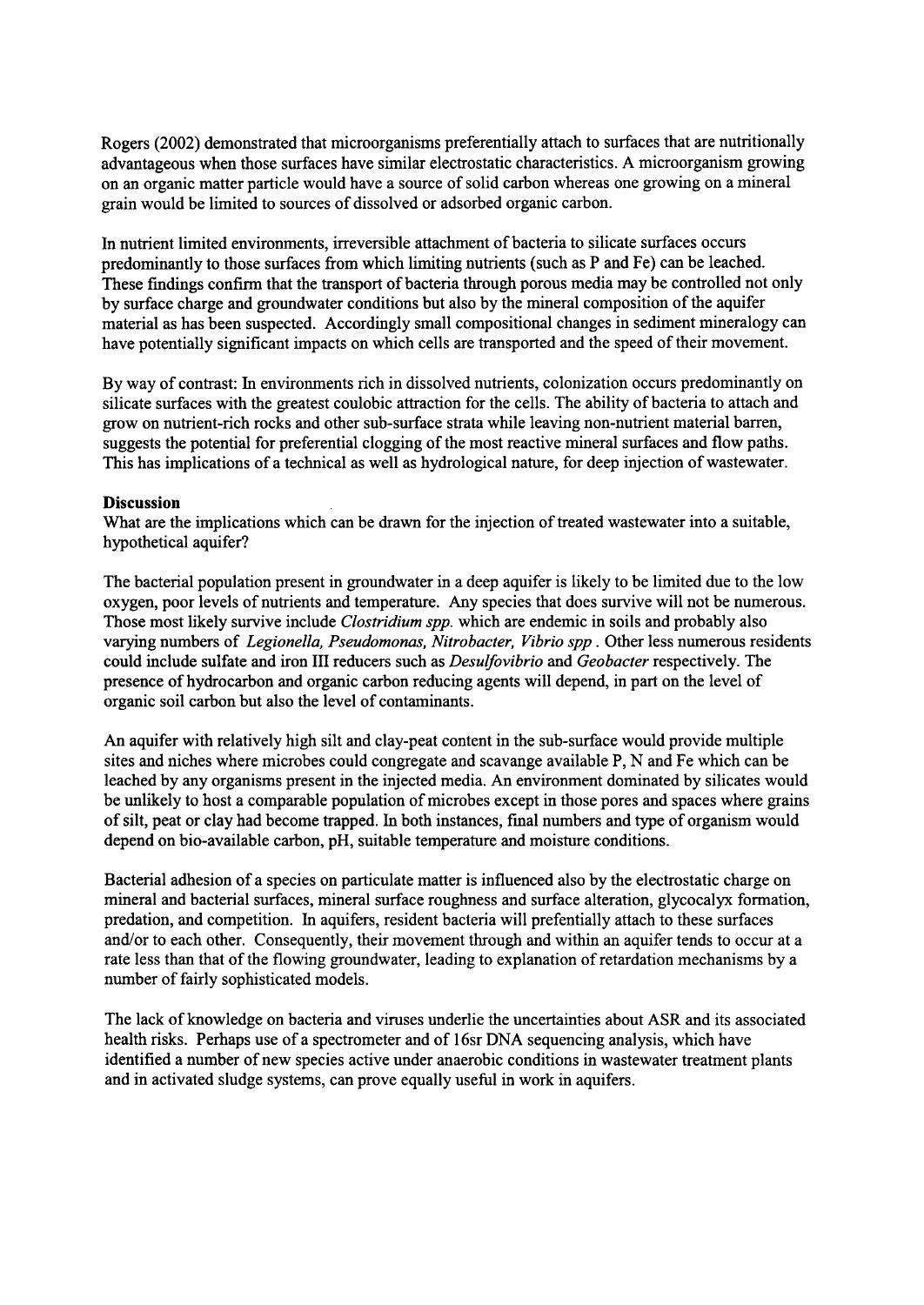### **Caveats**

There are a number of caveats to the adoption of ASR as a tool for increased water reclamation and reuse. The first is cost. An ASR scheme needs to achieve at least equity with other scheme for using reclaimed water and to be equally safe and reliable to the consumer.

Finally, the risks - the impact of nutrients on soil and groundwater microflora and as these pertain to the health of those exposed to reclaimed water subsequent to ASR are valid concerns. These need to be properly and thorough identified and managed. As experience of the techniques involved, the engineering skills required and the processes for assessment of aquifers for suitability become more familiar, the politics of gaining regulatory approval will become less tortuous and the costs decline.

The growing and more ready acceptance of ASR in the USA and increasing use overseas such as in Singapore, has provided a model for Australia on hoiw best to educate the community about these risks. Community attitudes & perceptions to reclaimed and recycled water take time to change and public education over a prolonged period is required. It is possible that with carefully prepared information on ASR, more ready acceptance of such schemes may occur.

Risks to health become a reality only if or when stored water is subsequently re-drawn for use either for irrigation (non-potable reuse) or for industrial purposes. Ideally reclamation will be undertaken from a second well remote from the original injection well. Such an arrangement minimizes the risk that material from wastewater injected through a first well, will not have been retained/sorbed in soil at or in its immediate vicinity and subsequently, dissolve or re-suspend in water being re-drawn after storage. Additional treatment possibly involving membrane filtration and/or reverse osmosis would provide a further assurance of safety to those inclined to question ASR.

At the point of withdrawal of stored product, the well-head provides entry point for oxygen which drives much aerobic bacterial activity on or near the upper soil surface. Stufzand (1998), Pyne (2002), Tsuchibashi, Asana & Sakaji (2002) and others have shown that the level of activity around the re-draw site can result in excessive proliferation of multiple species.

This is aided by concomitant presence of mucopolysaccharides, by-products of bacterial cell activity, natural organic matter and other breakdown products which can form a thick biomass or biofilm that frequently clogs the well. Since pathogens are among the bacteria and other protozoa and metazoa which are harboured in biofilm materials, there is increased risk of contamination of stored water being withdrawn through such affected junctures, with decline in quality of the resultant water and associated increased risk to human health, as evidenced in studies of water quality monitoring and turbidity readings.

These final issues further build argument supporting the need for studies of microbial as well as chemical risks to health to determine the safety of deep injection of treated wastewater as a means for water reclamation and reuse. They also point the direction for future work.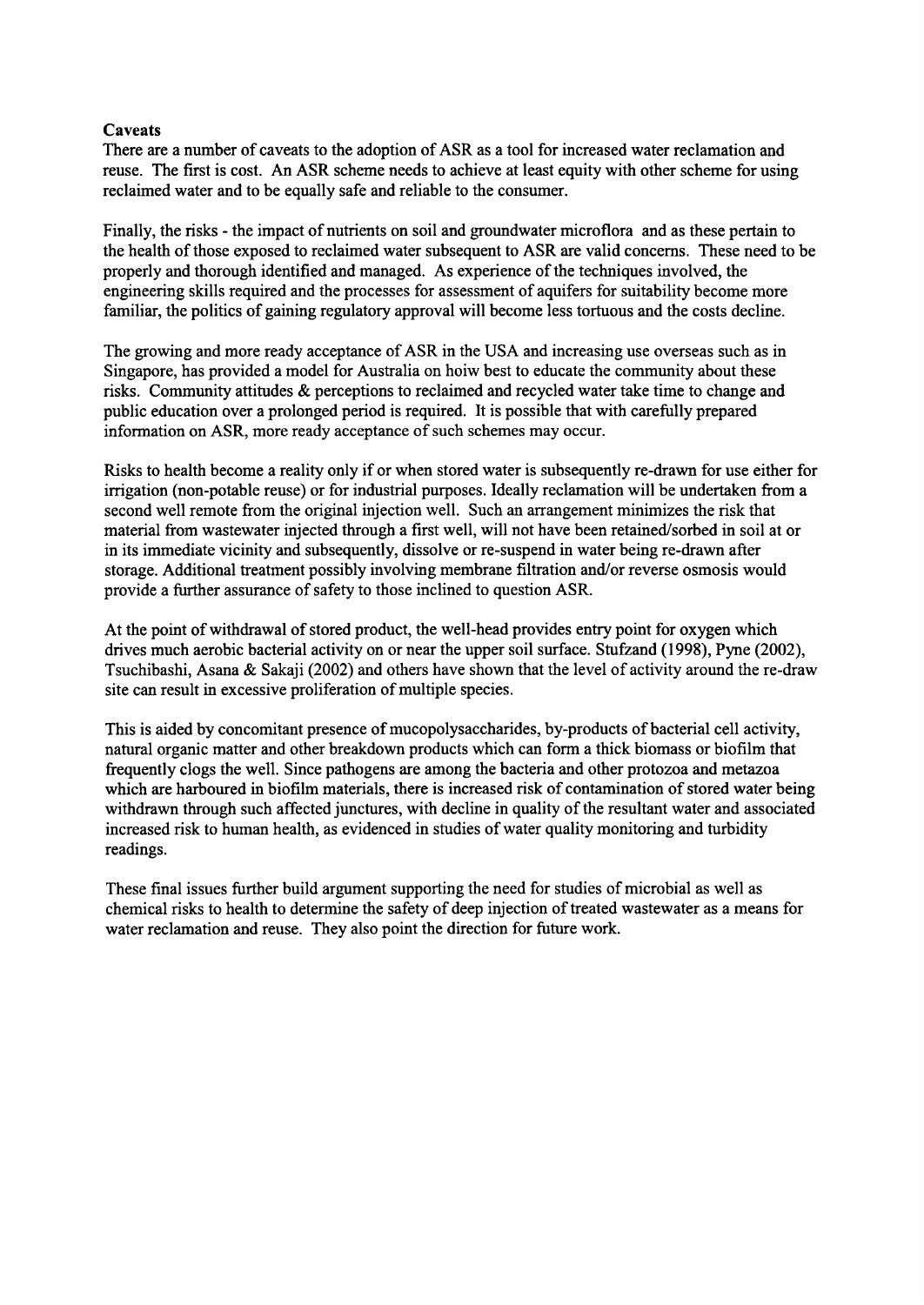# References

Adcock P.(2003): Biological Nitrogen & Phosphorus Removal Seminar series, AWA, Brisbane May 21.

Barry K., Pavelic P., Dillon P., Rattray K., Dennis K. and Gerges N. (2002): Aquifer Storage and Recovery of Stormwater, Andrews Farm, South Australia. Compilation of Data from 1993-98 Trial. CSIRO Land and Water Technical Report 17/02, 32pp.

Bennet P.C., Hiebert F.K. and Rogers J.Roberts (2000): "Microbial control of mineral-groundwater equilibria: Macroscale to microscale." *Hydrogeol.J.,* vol. 8, no. 1;47-62.

Bish S., Realica S. and Wischusen J.: Botany Sands Beds (GWMA 018), Botany Basin, NSW-Northern, Southern and Western Zones. Status Report no.2. DLWC,2000.

Bitton, Gabriel: Wastewater Microbiology. Wiley-Liss, New York. 1999

Bouwer H.: "Artificial Recharge of Groundwater: Hydrogeology and Geochemistry. Agricultural research Service, Irrigation and Water Quality USDA-ARS, Broadway, Phoenix, 1994.

Brassington R. (1998): Field Hydrogeology. John Wiley and Sons, Brisbane.

Campbell Rehman, L.L., Welty, C., and Harvey, R.W. (1999): "Stochastic analysis of virus transport in aquifers." *Water Resources Research,* v. 35, no. 7, p. 1987-2006.

Colford J.M., Eisenberg D.M., Scott J. and Soller J.A. (2003): "A Dynamic Model to assess Microbial Health Risks associated with Beneficial Uses of Biosolids - phase 1" WERF Report Project 98-REM-1.

Corkery R.W. (1978): "Underground liquid waste disposal and its feasibility within the Sydney region. "unpublished Project Report, Master of Applied Science in Environmental Pollution Control, UNSW.

Deshpande, P.A., and Shonnard, D.R.,( 1999) "Modeling the effects of systematic variation in ionic strength on the attachment kinetics of *Pseudomonas j1uorescens* UPER-1 in saturated sand columns." *Water Resources Research,* v. 35, p. 1619-1627.

Elimelech, M., Gregory, J., Jia, X., and Williams, R., 1995, Particle Deposition and Aggregation: Measurement, Modeling and Simulation. Newton, MA, Butterworth-Heineman.

Gerba, C.P., and Bitton, G. (1984): "Microbial pollutants: their survival and transport pattern to groundwater" in Bitton, G., and Gerba, C.P., eds., Groundwater Pollution Microbiology. New York, John Wiley and Sons, p. 225-233.

Griffm R.J. (1963): The Botany Basin. Geological Survey of New South Wales. Bulletin 18. Hennansson, M. (1999): "The DLVO theory in microbial adhesion: Colloids and Surface." *Science,* v B14, p. 105-119.

Hiebert, F.K., and Bennett, P.C., (1992): "Microbial control of silicate weathering in organic-rich ground water." *Science,* v. 258, no. 5080, p. 278-281.

Jankowski J. and Beck P.(2000): "Aquifer heterogeneity: hydrogeological and hydrochemical properties of the Botany Sands aquifer and their impact on contaminant transport." *Australian Journal of Earth Sciences,* 47: 45-64.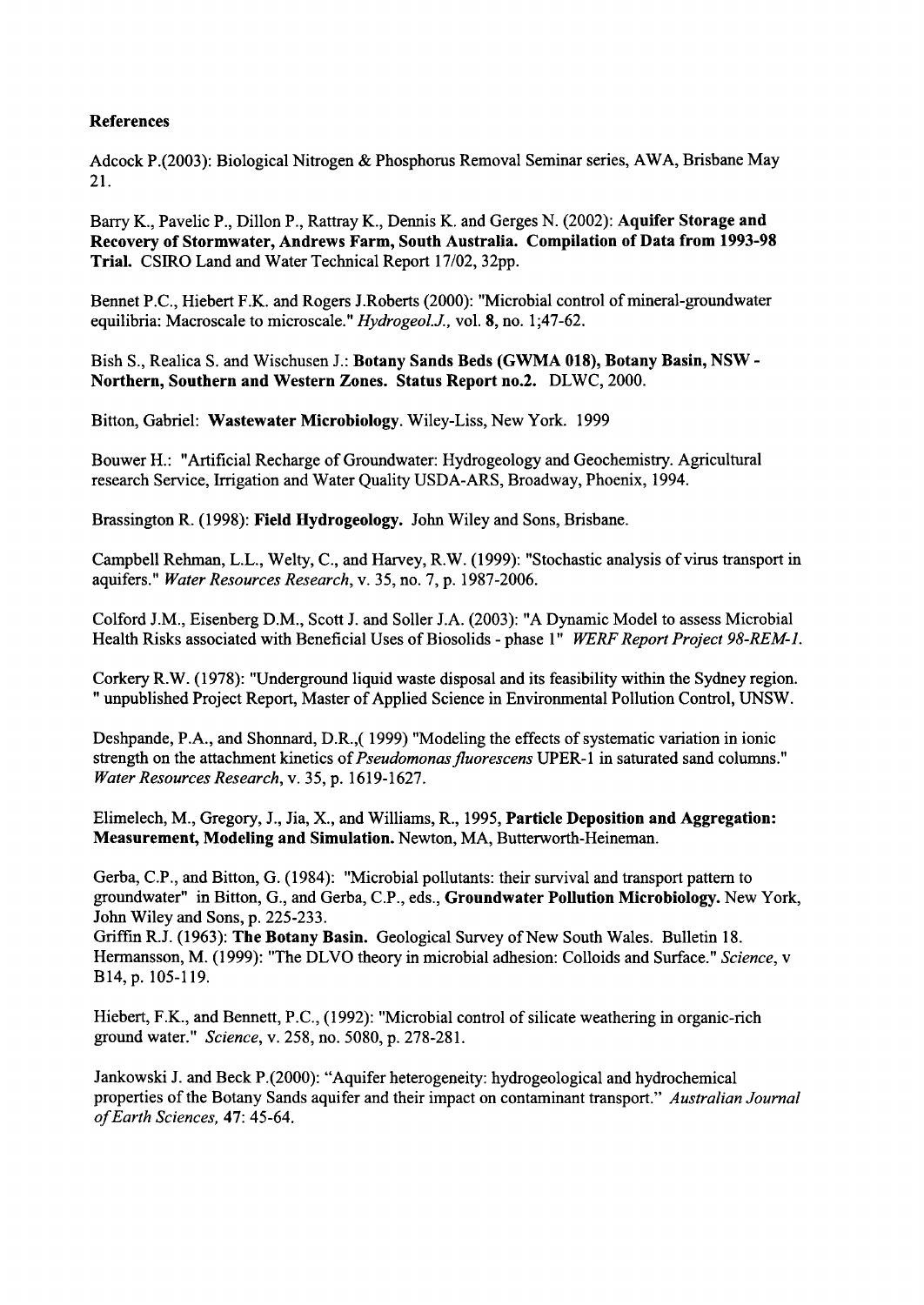Krumins H., Bradd J. and McKibbin D. (1998): Hawkesbury-Nepean Catchment Groundwater Availability Map: Map Notes. Department of Land and Water Conservation CNR97.039.

McKay, L.D., Cherry, J.A., Bales, R.C., Yahya, M.T., and Gerba, C. (1993): "A field example of bacteriophage as tracers in fractured flow." *Environmental Science and Technology,* v. 27, p. 1075- 1079.

McKibbin D, and Smith P.C. (2000): "Sandstone hydrogeology of the Sydney region" in McNally G.H. and Franklin B.J. (eds) **Sandstone City: Sydney dimension stone and other sandstone geomaterials.** pp83-97. Published by Environmental Engineering and Hydrogeological Specialist Group, Geological Society of Australia.

Mueller, R.F. (1996): "Bacterial transport and colonization in low nutrient environments." *Water Research,* v. 30, no. 11, p. 2681-2690.

Pawlczyk S. and Knight M.: **The Potential for Deep Injection and Storage** of Water **in** Sydney. Unpubl Project Report, University of Technology, Sydney, August 2002.

Pyne R.D.G.: "Water quality changes during aquifer storage recovery (ASR)." *Proceedings of the 4 th International Symposium on Artificial Recharge of Groundwater ISAR4,* Adelaide, South Australia, 22- 26 September 2002, published by Ba1kema, Netherlands, p65-68.

Rattray K., Dillon P., Herczeg A, and Pavelic P. (1996): "Geochemical processes in aquifers receiving injected surface waters." *Centre for Groundwater Studies Report no.* 65. ,Adelaide.

Rogers J.R. (2002): "Why do Bacteria Colonize Aqufier Surfaces? Geochemical and nutrient controls of bacterial colonization of silicate surfaces." USGS, *Proceedings of Artificial Recharge Workshop,* Sacramento, California, April 2-4, 2002. Report 02-89.

Stufzand P.J.: "Quality changes upon injection into anoxic aquifers in the Netherlands: Evaluation of 11 experiments." In *Third International Symposium on Artificial Recharge of Groundwater TISAR'98,* Balkema, Amsterdam, Netherlands, 1998.

Tsuchihashi R., Asano T. and Sakaji R.H. (2002): "Health aspects of groundwater recharge with reclaimed water". In *Proceedings* 4<sup>th</sup> International Symposium on Artificial Recharge of Groundwate *ISAR-4, Adelaide, 2002* published by Balkema, Netherlands, pll-20.

Vanderzalm J.L., LeGal La Salle C., Hutson J.L. and Dillon P.J. (2002): "Water quality changes during aquifer storage and recovery at Bolivar, South Australia." In *Proceedings 4 th International Symposium on Artificial Recharge of Groundwater ISAR-4, Adelaide, 2002* published by Balkema, Netherlands, p83-88.

Water Environment Federation and American Waterworks Association: **Using Reclaimed Water to Augment Potable Water Resources.** Joint WEF & AWWA Publication, Alexandria, 1998.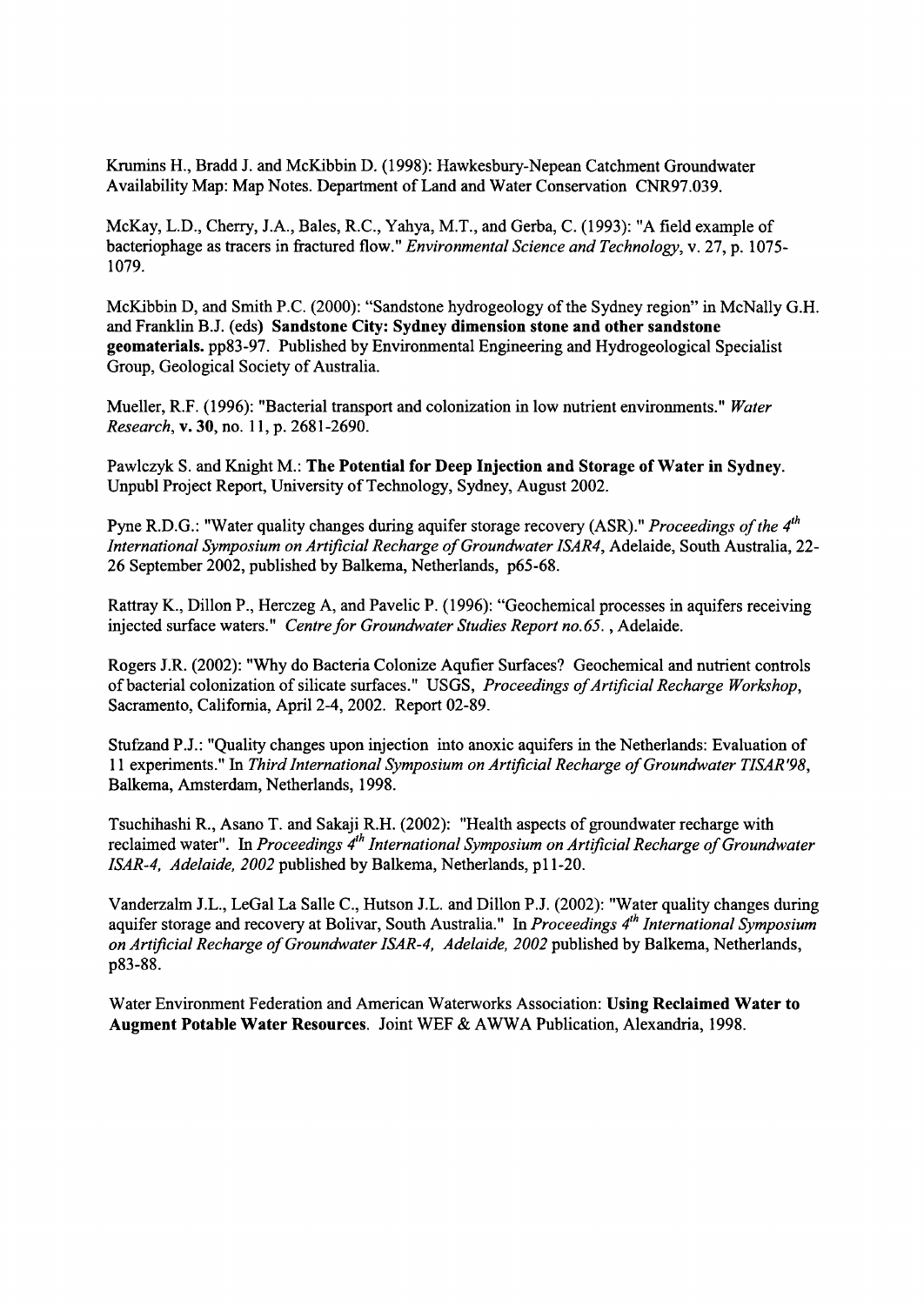|              |  | Table 1: Total chemical concentrations in effluent and receiving waters at Malabar STP site |  |  |  |
|--------------|--|---------------------------------------------------------------------------------------------|--|--|--|
| $\mathbf{r}$ |  |                                                                                             |  |  |  |

*Source: ESD Report 2002, Sydney Water*

|                       | <b>Number</b>    |                  |       | <b>Observed</b> |                |                         |                   | Receiving           |
|-----------------------|------------------|------------------|-------|-----------------|----------------|-------------------------|-------------------|---------------------|
|                       | <b>Reporting</b> | of               | $\%$  |                 | Median         | Max                     | <b>Total Load</b> | <b>Water Median</b> |
| Analyte               | year             | observes Detectn |       | <b>Units</b>    | Concn          | Concn                   | Concn (kg)        | Concn               |
| aluminium 1999/2000   |                  | $\overline{c}$   | 100   | $\Box$ g/L      | 570            | 600                     | 108882.87         | 1.071429            |
|                       | 2000/01          | $\overline{2}$   | 100   | $-g/L$          | 415            | 529                     | 81083.87          | 0.780075            |
|                       | 2001/02          | $\overline{2}$   | 100   | $-g/L$          | 760            | 1110                    | 152733            | 1.428571            |
| ammonia               | 199/2000         | 12               | 100   | mg/L            | 26.8           | 30.5                    | 5095957.37        | 0.05037594          |
|                       | 2000/01          | 12               | 100   | mg/L            | 28             | 32.5                    | 4609108.41        | 0.052632            |
|                       | 2001/02          | 12               | 100   | mg/L            | 26.6           | 31.1                    | 4470225.36        | 0.05                |
| arsenic               | 1999/2000        | $\overline{2}$   | 100   | $\Box$ g/L      | $\overline{2}$ | $\mathbf{2}$            | 381.46            | 0.03759398          |
|                       | 2000/01          | $\overline{c}$   | 100   | $\Box$ g/L      | 2.5            | $\overline{\mathbf{3}}$ | 483.72            | 0.04699             |
|                       | 2001/02          | $\overline{c}$   | 100   | $\square$ g/L   | 3              | $\overline{\mathbf{3}}$ | 584.75            | 0.005639            |
| chlorine as 1999/2000 |                  | $\overline{c}$   | 50    | mg/L            | < 0.01         | < 0.50                  | no value          | <0.000018796        |
| free residual 2000/01 |                  | $\overline{c}$   | 50    | mg/L            | $0.01$         | < 0.50                  | no value          | < 0.000019          |
|                       | 2001/02          | $\overline{2}$   | 50    | mg/L            | < 0.01         | < 0.50                  | no value          | < 0.000019          |
| cadmium               | 1999/2000        | $\overline{2}$   | 100   | $\square$ g/L   | 0.85           | no value                | 160.17            | 0.001597744         |
|                       | 2000/01          | $\overline{c}$   | 100   |                 | 0.4            |                         | 74.53             |                     |
|                       | 2001/02          | $\overline{c}$   |       | $\square$ g/L   |                | no value                |                   | 0.000752            |
|                       |                  |                  | 100   | $\square$ g/L   | 0.75           | no value                | 153.51            | 0.00141             |
| copper                | 199/2000         | 12               | 100   | $\square$ g/L   | 66             | 111                     | 13710.36          | 0.1240602           |
|                       | 2000/01          | 12               | 100   | $\square$ g/L   | 55             | 82                      | 10236.05          | 0.103383            |
|                       | 2001/02          | 12               | 100   | $\square$ g/L   | 59             | 124                     | 12464.11          | 0.110902            |
| cyanide               | 1999/2000        | $\overline{2}$   | 100   | mg/L            | 0.0865         | 0.148                   | 16828.9           | 0.00016259          |
|                       | 2000/01          | $\overline{2}$   | 100   | mg/L            | 0.1535         | 0.179                   | 27690.59          | 0.000289            |
|                       | 2001/02          | $\overline{2}$   | 100   | mg/L            | 0.043          | 0.072                   | 8895.47           | 0.000081            |
| iron                  | 1999/2000        | $\overline{2}$   | 100   | $\Box$ g/L      | 8250           | 9100                    | 1568797.38        | 15.50752            |
|                       | 2000/01          | $\overline{2}$   | 100   | $\Box$ g/L      | 5400           | 6500                    | 966875.38         | 10.15038            |
|                       | 2001/02          | $\overline{2}$   | 100   | $\Box$ g/L      | 5600           | 5700                    | 1056950.19        | 10.52632            |
| mercury               | 1999/2000        | $\overline{2}$   | 100   | $\Box$ g/L      | 0.2            | 0.3                     | 37.59             | 0.00037594          |
|                       | 2000/01          | $\overline{c}$   | 50    | $\Box$ g/L      | < 0.100        | 0.2                     |                   | < 0.000188          |
|                       | 2001/02          | $\overline{2}$   | 100   | $\square$ g/L   | 0.25           | 0.3                     | 48.44             | 0.00047             |
| nitrate               | 1999/2000        | 12               | 75    | mg/L            | 0.02           | 0.13                    | 6785.96           | <0.00001879699      |
|                       | 2000/01          | 12               | 41.67 | mg/L            | < 0.010        | 0.35                    | no value          | < 0.000019          |
|                       | 2001/02          | 12               | 8.33  | mg/L            | < 0.010        | 0.01                    | no value          | < 0.000019          |
| nitrite               | 1999/2000        | 12               | 50    | mg/L            | < 0.010        | 0.02                    | 1731.82           | <0.0001879699       |
|                       | 2000/01          | 12               | 41.57 | mg/L            | < 0.010        | 0.46                    | no value          | < 0.000019          |
|                       | 2001/02          | 12               | 50    | mg/L            | < 0.010        | 0.02                    | no value          | < 0.000019          |
| phenol                | 1999/2000        | 2                | 50    | $\Box$ g/L      | < 1.000        | 9                       | no value          | <0.001879699        |
|                       | 2000/01          | $\overline{c}$   | 100   | $\square$ g/L   | 7.5            | 12                      | 1236.8            | 0.01409             |
|                       | 2001/02          | $\overline{2}$   | 50    | $\square$ $g/L$ | < 1.000        | 6                       | no value          | <0.001880           |
| suspended             | 1999/2000        | 365              | 100   | mg/L            | 125            | 196                     | 23881964          | 0.2368421           |
| solids                | 2000/01          | 365              | 100   | mg/L            | 125            | 204                     | 22817149          |                     |
|                       | 2001/02          | 365              | 100   |                 |                |                         |                   | 0.236842            |
| zinc                  | 1999/2000        |                  |       | mg/L            | 130            | 212                     | 24621716          | 0.244361            |
|                       |                  | $\overline{c}$   | 100   | $\square$ g/L   | 112.5          | 133                     | 21343.17          | 0.2114662           |
|                       | 2000/01          | $\overline{c}$   | 100   | $\Box$ g/L      | 68             | 68                      | 12706.54          | 0.12782             |
|                       | 2001/02          | $\overline{c}$   | 100   | $\Box$ g/L      | 129.5          | 172                     | 25551.71          | 0.243421            |